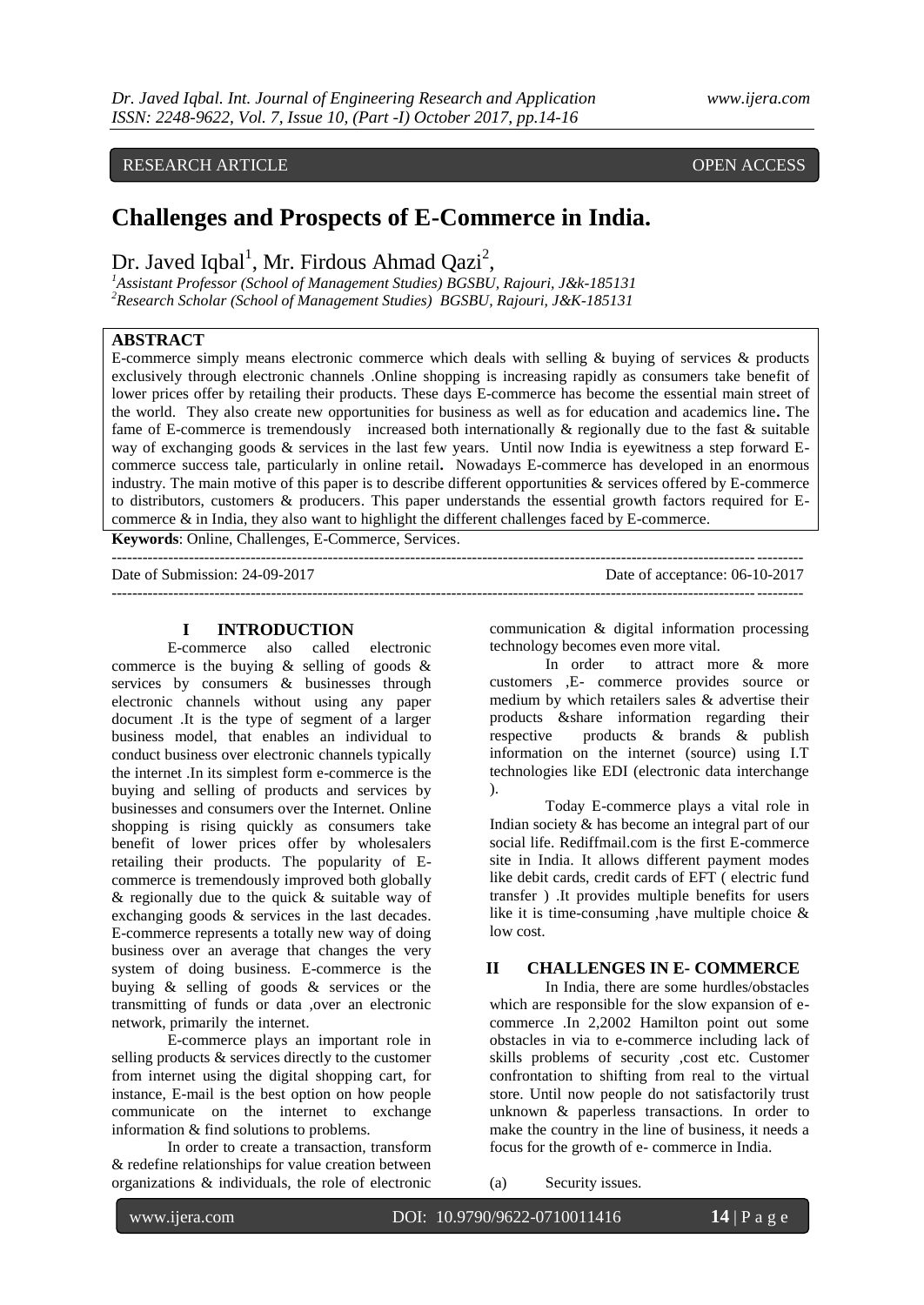Online payment is a widespread emotional factor for customers in India because they having fear while making such payments. About 60% of the users do not believe the net as a proper payment channel. Credit card itself is not secure while using a credit card for online transactions. They are also not secure when giving the details of the credit card on online because they are not sure about the salesman identity. Shopper is also not confident that card is not used for a malevolent purpose which also the cause of big confronts of e-commerce in banking also.

### (b) Customer Acquisition Forces.

There should be a strong successful ecommerce interaction between the markets .One of the big challenge faced by e- commerce are issues related to lack in delivery ,lack of supply chain, integration, lack of proper courier high charges for products in some areas also make customers frustrated. The problem that early stage of ecommerce start up will face is to get people to come on e-commerce site & make purchase involves high costs due to marketing & advertisement.

#### (c) Product Target.

New companies downpour the marketplace with latest products. Target marketing becomes one of the most important tools of differentiation. The product which is not satisfactory for the customer tends to be returned or replaced. Most of the products take much more time in delivery to reach customers home .time delivery of products may vary from day to month. This is one of the main issues which lead to an overall loss in revenue, reputation, transportation costs. Mainly the Indian customers possess great belief problems in e-commerce business transactions.

#### (d) Less Awareness.

The customers of India are more comfortable in buying / purchasing products while choosing the product they directly touching the product. About 70% of rural Indians are unaware of the internet  $\&$  its uses it is not admirable one when it comes to an average of internet users. Only some are aware of the net corruption fraud & this gloom will still exist .At least 50% of the Indian internet users are unaware of a solution for online security.

### (e) Cash on delivery.

COD is one of the best ways of payment for the buyers provide by e- commerce companies. Most of the users denied making the payment at the delivery time of the product. It is assumed 3050% of buyers are also taking the benefit of this while buying any product and service on the internet. It has been introduced that Cod counter the payment security problems of net transactions but this way has been proving costly to companies.

# . **II. OBJECTIVES OF THE STUDY.**

- 1. To study the challenges faced by Ecommerce in India.
- 2. To know the recent trends in E-commerce.
- 3. To study the India's prospects in e-commerce.

## **III. RESEARCH METHODOLOGY**

The study is based on the secondary data. For this study data and information has been collected with the help of books, magazines, journals, articles, research papers, newspapers etc.

### **IIII. CONCLUSION**

This paper discusses the advantages of Ecommerce.it discusses the capabilities of wholesalers to establish contracts with reputed producers and creating links online. Also, retailers meet electronic orders and maintain connectivity through interactions with customers and consumers online. This paper highlights certain sectors that tend to grow in near future with regard to Ecommerce like, hardware industry, electronics, tour, and travels. E-commerce puts forth many benefits to its users such as effective customer relationships, effective shopping decisions, effective cost analysis and acts as a source of information nowadays.

### **REFERENCES**

- [1]. Abhijit Mitra, E-Commerce in India-A Review, International Journal of marketing,<br>Financial Services & Management Services  $\&$  Management Research, Vol.2, No.2, February (2013).
- [2]. Nir B. Kshetri (2001); Determinants of the Locus of Global E-commerce; Electronic Markets; Vol.11, No.4, 2001; pp.250-257
- [3]. Farooq Ahmed (2001); Electronic Commerce: An Indian perspective; International Journal of Law and Information Technology; Vol.9, No.2, 2001;pp.133-170.
- [4]. Patric Barwise (2001); TV, PC or Mobile? Future media for consumer e-commerce; Business strategy review; Vol.12, issue 1; 2001; pp.35-42.
- [5]. Turban E, D and J King Lee Chung HM (1999), "*Electronic Commerce: a management perspective*", Prentice Hall
- [6]. International Labour Organization(1999), Human Resource Implication Of